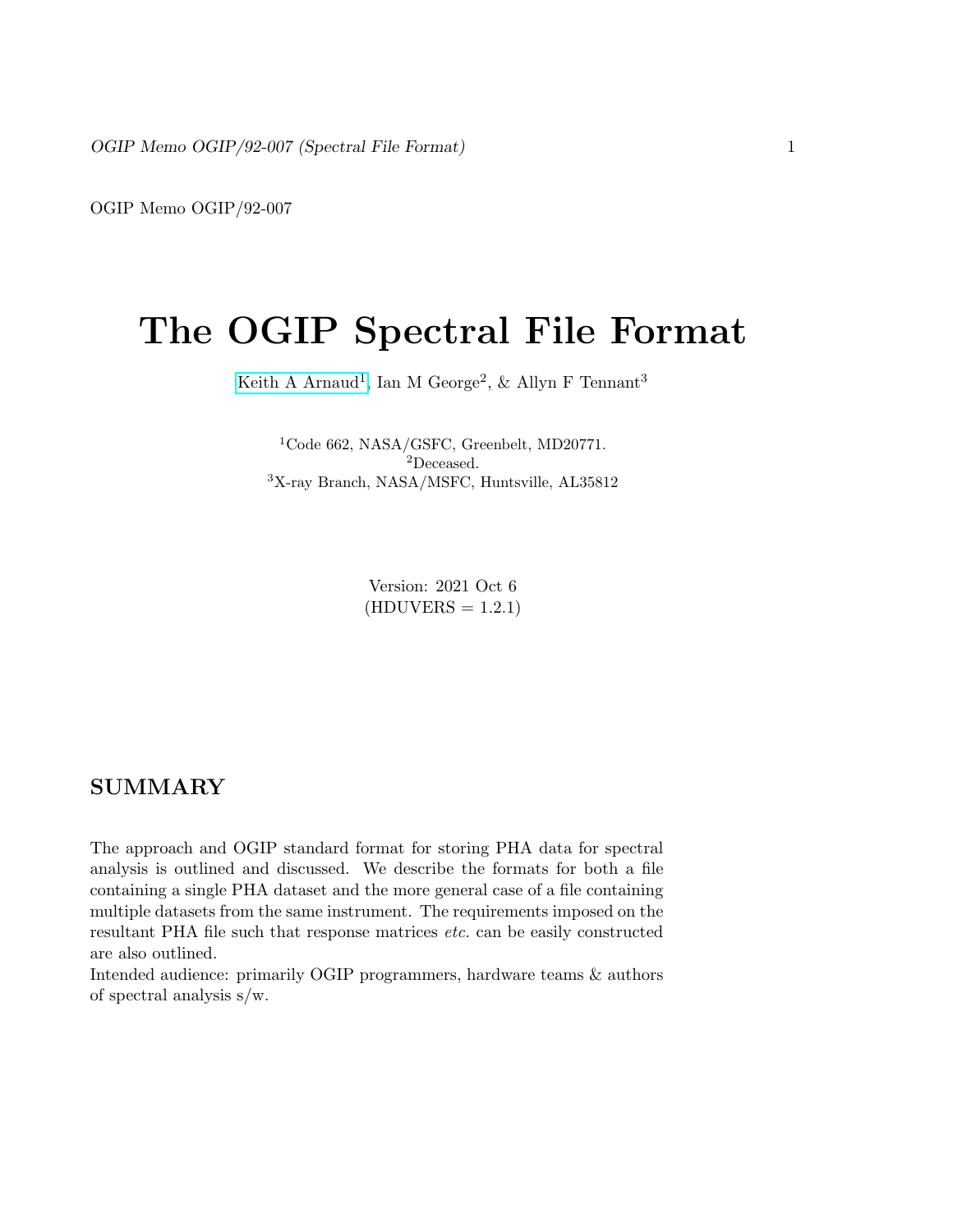# LOG OF SIGNIFICANT CHANGES

| Release     | <b>Sections Changed</b> | <b>Brief Notes</b>                                  |
|-------------|-------------------------|-----------------------------------------------------|
| Date        |                         |                                                     |
|             |                         |                                                     |
| 1992 Sep 21 |                         | Version published in Legacy 2                       |
| 1994 Nov 30 | All                     | Made compatible with LaTeX2HTML software            |
| 1995 Mar 5  | All                     | Overhauled and proper description of                |
|             |                         | multiple dataset files added                        |
| 1997 Jun 25 | All                     | Removed some ambiguities and changed DATA           |
|             |                         | column from $I^*2$ to $I^*4$                        |
| 1998 Dec 2  | All                     | Replaced HDUVERS with HDUVERS to comply with        |
|             |                         | HFWG recommendation R8. Clarified which keywords    |
|             |                         | are mandatory and which optional                    |
| 2001 Mar 19 | All                     | Allowed 4-byte integer CHANNEL number and           |
|             |                         | AREASCAL and BACKSCAL as vectors                    |
| 2003 Apr 23 | 3.2                     | Clarified text to make clear that any keyword       |
|             |                         | can become a column                                 |
| 2004 Apr 12 | 3.2, 3.4                | Allowed 2-byte COUNTS                               |
| 2006 May 6  | 3, 4.2                  | Reorganized and fixed error in type II example      |
| 2021 Oct 6  |                         | Clarified use of BACKSCAL and AREASCAL keywords and |
|             |                         | updated urls and physical addresses                 |
|             |                         |                                                     |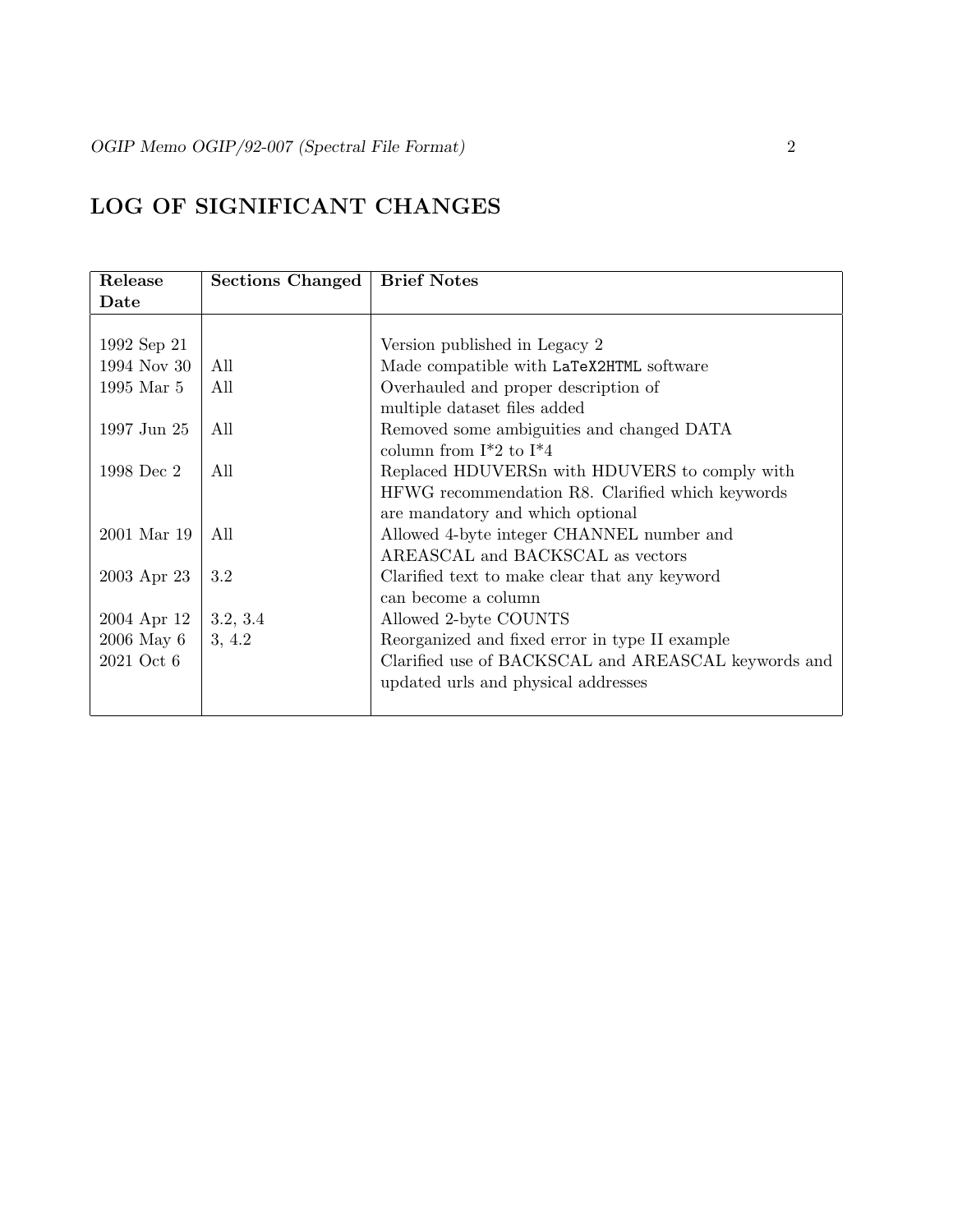# 1 INTRODUCTION

Any general X-ray spectral analysis package requires two type of input:

- 1. a file containing the data. This is usually the number of counts observed in each spectral channel/bin of the detector, and commonly known as the PHA (Pulse Height Analyser) file for historical reasons.
- 2. auxiliary information required during the spectral analysis process. This includes:
	- calibration data (detailing the transformation between an input X-ray spectrum and the number of counts in each detector channel, the spectral response of the detector etc. ). The OGIP standard format for the calibration files associated with spectral analysis is given in OGIP Calibration memo CAL/GEN/92-002[1](#page-2-0)
	- the background in the detector during the observation
	- any miscellaneous corrections applicable during the observation

The precise requirements for this type of input are obviously highly detector- and observationspecific.

A generic mission-independent X-ray spectral analysis package (e.g. XSPEC) requires that both of the above types of information are provided prior to the spectral analysis process in the form of input files. The two types of information are separable, with this memo setting out the OGIP standard format for the PHA file. However it is important to note that the auxiliary information is invariably highly dependent upon the criteria used to construct a given PHA dataset  $(e.g.$ upon the observation date, the size and position of the extraction cell in detector co-ordinates etc. ), along with the value of any number of housekeeping parameters during the observation. Thus the PHA data file must contain sufficient information to allow the auxiliary information to be generated either inside or outside the spectral analysis package. We use XSPEC to set the requirements since it is the most sophisticated package generally available to date, and in widespread use throughout the community.

The PHA data file formats specified here were developed with the following goals in mind:

- 1. The format must be FITS
- 2. The file must contain all information required by a spectral analysis package.
- 3. The file must contain a complete creation and modification history.
- 4. The file must contain enough information for the response matrix for the particular observation to be generated using this file and any associated the basic calibration files (BCFs –see George 1992).

<span id="page-2-0"></span><sup>&</sup>lt;sup>1</sup>All OGIP memos of general interest are available at https://heasarc.gsfc.nasa.gov/docs/heasarc/caldb/caldb\_doc.html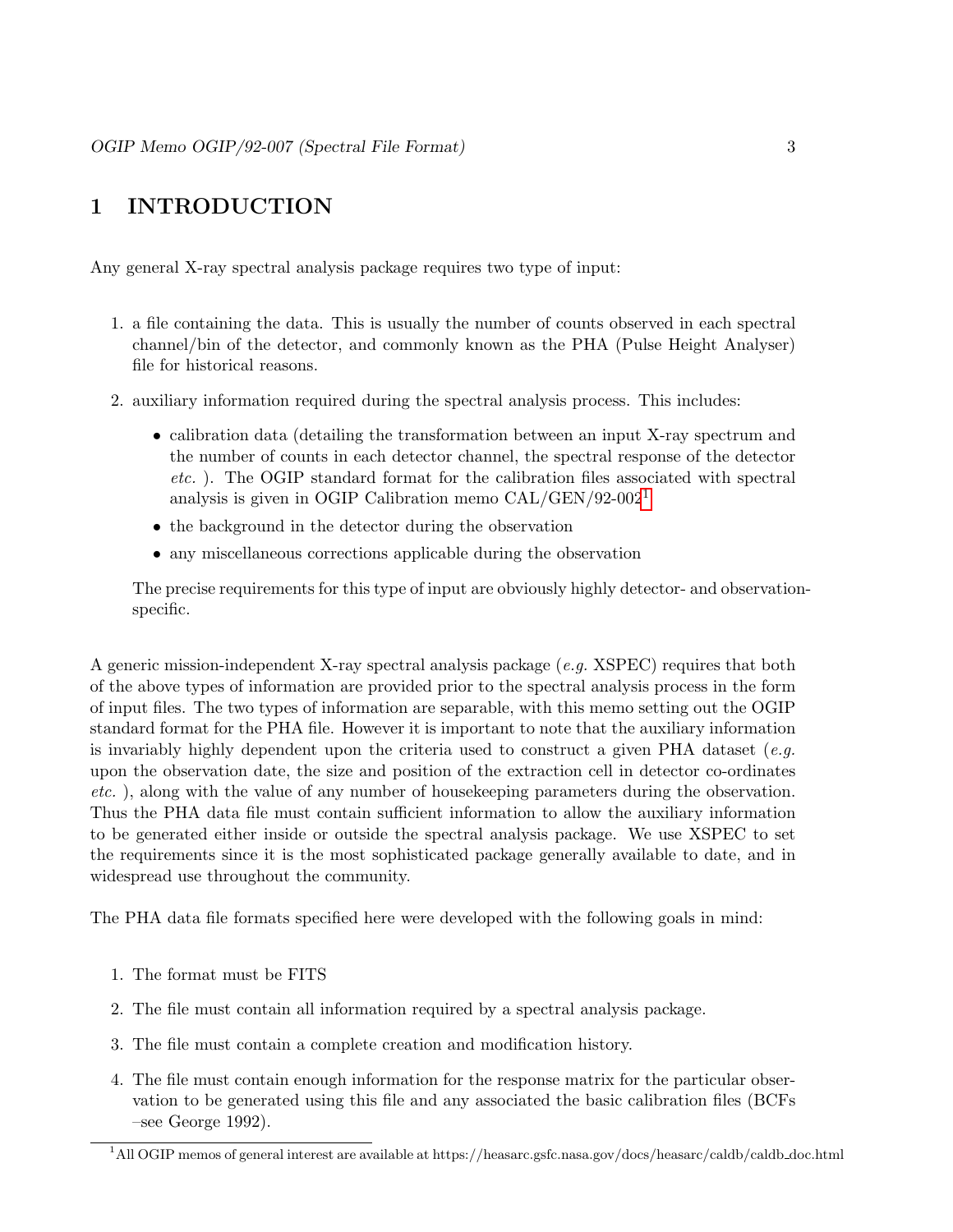5. For those instruments for which a background prediction algorithm is used, the file must also contain enough information to do this.

As will be discussed in Section 3 below, within the OGIP standard format for PHA files, the information is divided between several standard FITS extensions.

# 2 REQUIREMENTS

The input PHA files required by XSPEC Versions prior to 8.[2](#page-3-0) are in the so-called SF format<sup>2</sup>. This is a non-portable (sequential access) binary format which stores the required data as a number of "packages" within the file. The FITS format must contain all the information contained in the mandatory SF "packages". This information comprises:

- 1. The data plus optional errors and systematics. The data is either in counts in which case Poisson errors will be applied by XSPEC (and optional systematic errors can be given) or in count/s in which case the file must also include errors (and optional systematic errors). The systematic errors should be expressed as a fraction of the data.
- 2. File information. This comprises a detector identification string, the number of channels in the PHA spectrum, the integration time, the area scaling factor, the background scaling factor (for an imaging instrument this should be the area on the sky over which the spectrum is accumulated), the correction scaling factor.
- 3. Associated file information. Also required are pointers to the default background, correction, redistribution matrix (RMF), and ancillary response (ARF) files.

Additional optional information can also be used by XSPEC. This includes:

- 1. Grouping information. This specifies any "raw" detector channels that should be ignored by default and also includes any user-specified binning of the data to be performed. In the SF files the actual stored data is binned and the grouping card describes how this was done so that XSPEC can bin up any background and response in the same way. In the FITS format this is modified so that the data is always stored in unbinned mode and the grouping card indicates to XSPEC how data should be binned up when it is read in.
- 2. Filter information. This consists of a set of character strings which are used to specify how the data was selected. This might include time ranges, spatial region specifiers, phase specifiers *etc.* This information is used in XSPEC to perform joint spectral/spatial and spectral/temporal analysis.

<span id="page-3-0"></span><sup>2</sup>Though XSPEC Versions 8.0 onwards also allow input of FITS PHA files which do not conform to the standard described here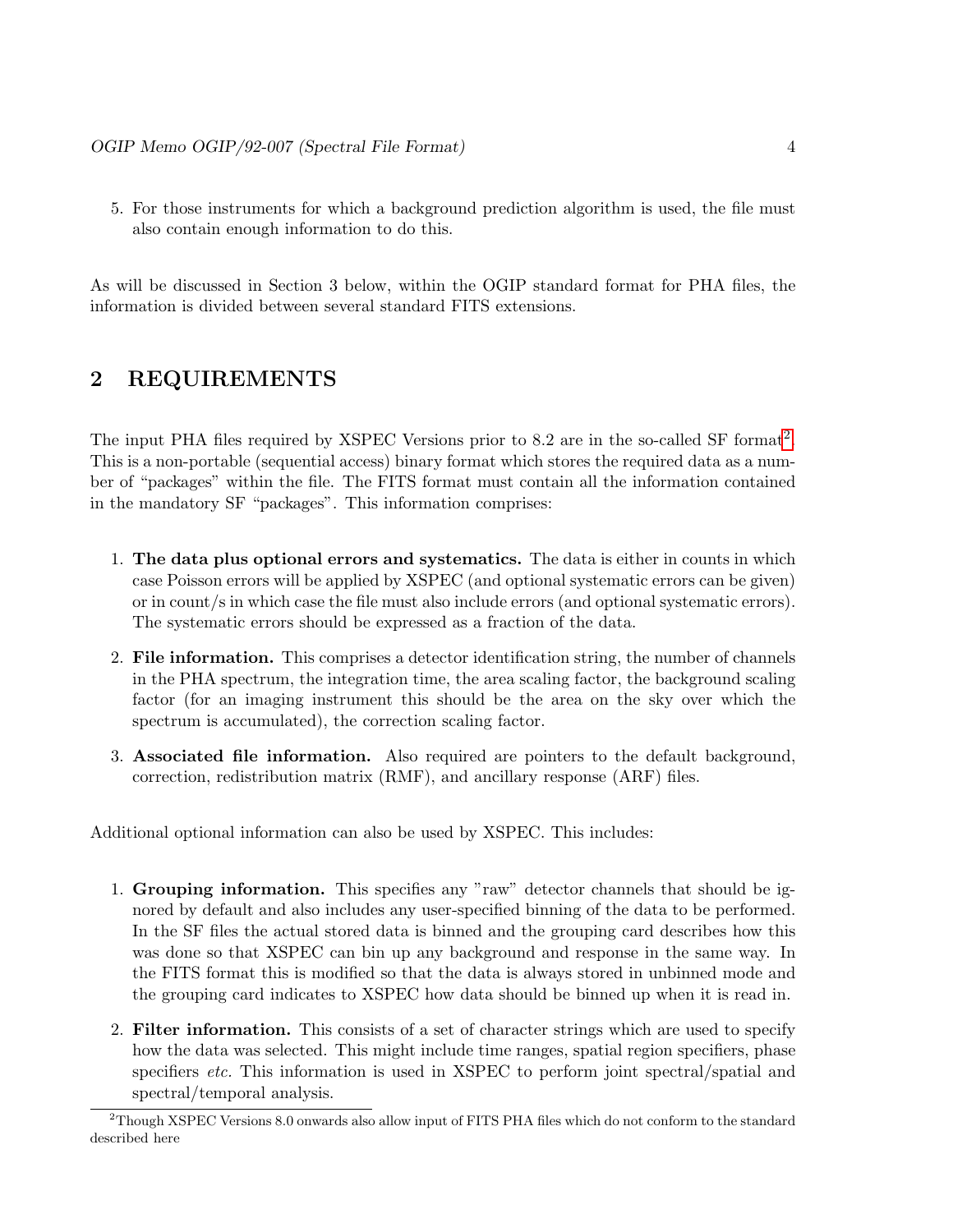# 3 THE OGIP STANDARD PHA FILE FORMAT

The standard spectral file consists of a FITS file with a number of extensions. For imaging detectors the primary array can contain an image of the region from which the spectrum was extracted. Each PHA dataset is contained within a

• Data Extension

However, each file may also include a number of (optional) associated, additional extensions which contain the detector- and observation-specific information required for construction of the calibration data *etc.* (*i.e.* describing how that PHA dataset was selected, housekeeping parameters during the extraction etc. ). These include:

- a Good Time Interval (GTI) extension
- a Detector extension
- a (Selector) History extension

The format of these extensions will also conform to OGIP standards. It should be noted that none of the latter optional extensions are strictly mandatory for specification of the PHA dataset, and hence as an input to XSPEC. Thus these extensions are not discussed in detail here, and if disk space becomes a problem may be deleted by the user prior to using XSPEC. However, it should be stressed that any analysis package may require information in the GTI and Detector extensions when joint spectral/temporal and/or spectral/spatial analysis is to be performed. Information from the Detector extension will also be required when background modelling is to be performed. Such complex, detector-specific tasks will be discussed individually elsewhere. However, in most cases the XFLTXXXX keyword (discussed below) provides an adequate description of the required information.

#### 3.1 PHA Data Extension Header

The header for the PHA file Data Extension includes all the information required by XSPEC (and by extension any other general spectral analysis package) to describe the stored PHA data. This consists of the following (mandatory) keywords/values:

- EXTNAME  $(=$  SPECTRUM $)$  the name (*i.e.* type) of the extension
- TELESCOP the "telescope" *(i.e.* mission/satellite name).
- INSTRUME the instrument/detector.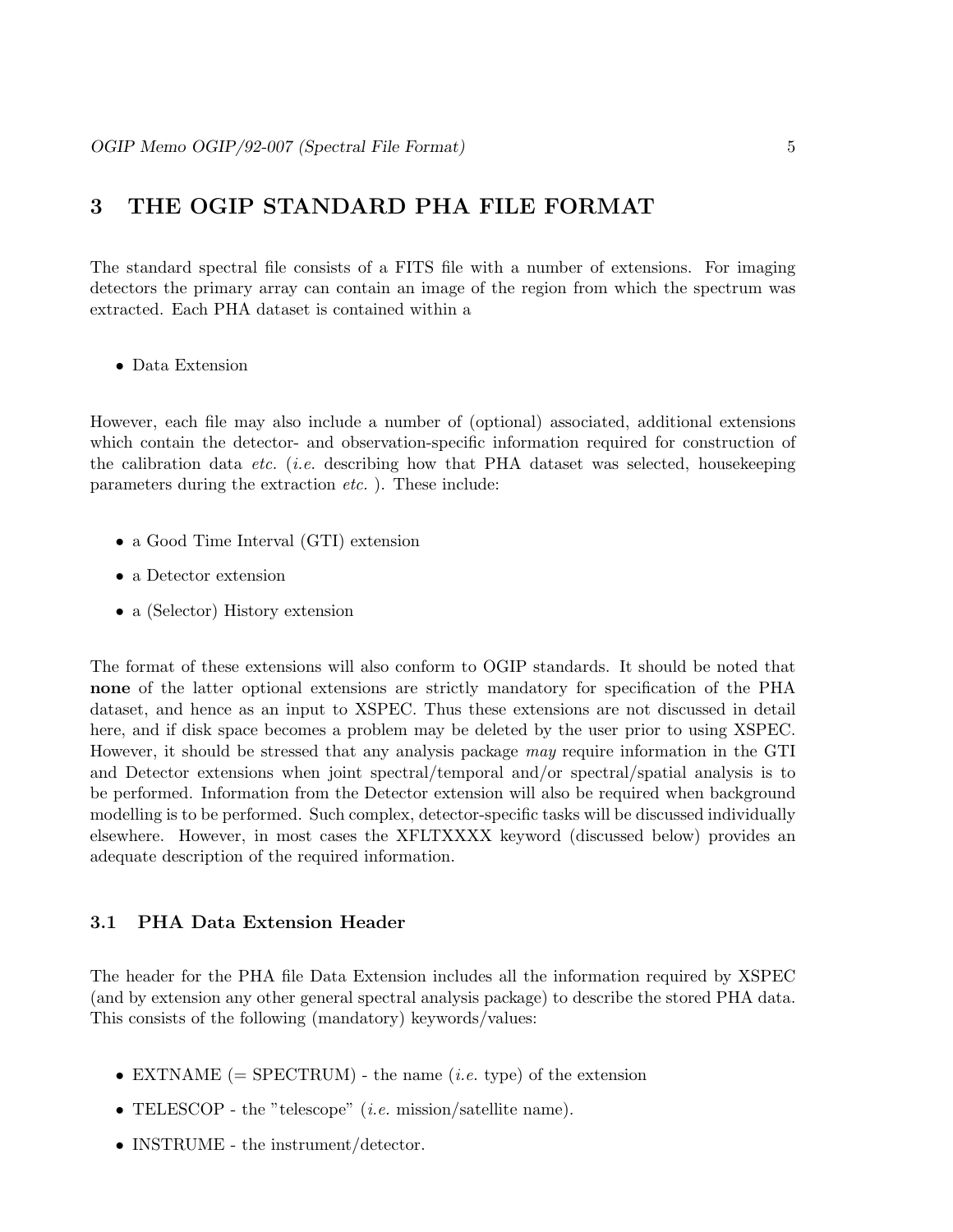- FILTER the instrument filter in use (if any)
- EXPOSURE the integration time (in seconds) for the PHA data (assumed to be corrected for deadtime, data drop-outs etc. )
- BACKFILE the name of the corresponding background file (if any)
- BACKSCAL the background scaling factor (unless included as a column).
- CORRFILE the name of the corresponding correction file (if any)
- CORRSCAL the correction scaling factor.
- RESPFILE the name of the corresponding (default) redistribution matrix file (RMF; see George et al. 1992a).
- ANCRFILE the name of the corresponding (default) ancillary response file (ARF; see George et al. 1992a).
- AREASCAL the area scaling factor (unless included as a column).
- HDUCLASS should contain the string "OGIP" to indicate that this is an OGIP style file.
- HDUCLAS1 should contain the string "SPECTRUM" to indicate this is a spectrum.
- HDUVERS the version number of the format (this document describes version 1.2.1)
- POISSERR whether Poissonian errors are appropriate to the data (see below).
- CHANTYPE whether the channels used in the file have been corrected in anyway (see below).
- DETCHANS the total number of detector channels available.

The POISSERR keyword is not required if a STAT ERR column is present however it is recommended in this case for clarity. If STAT ERR is to be used for the errors then POISSERR is set to false.

The CHANTYPE keyword specifies whether the channels referred to in the file are as assigned by the detector electronics at the time of data collection (in which case CHANTYPE = PHA), or whether any corrections have been applied. An example of the latter case is when the data has been re-mapped onto a standard "pulse-Invariant" (PI) channel grid, in which case CHANTYPE  $=$  PI (see also CAL/GEN/92-002, George *et al.* 1992, Section 7).

The following keywords are mandatory if the channel numbering-scheme for an instrument does NOT start at unity: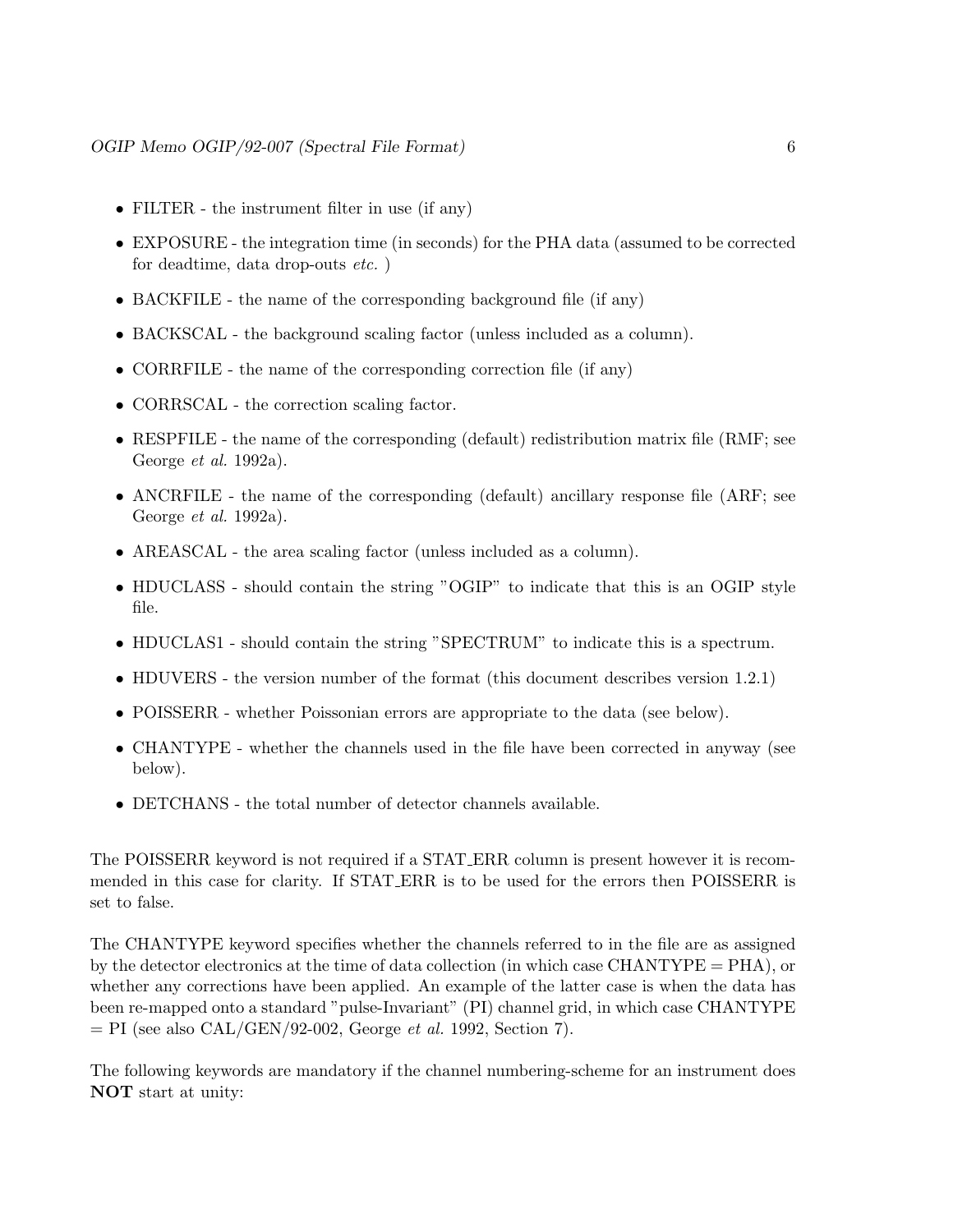- TLMIN $nnn$  giving the minimum legal value for the values in the column  $nnn$  named 'CHANNEL' (ie. the lowest PHA channel possible for the instrument under the current operational mode, irrespective of whether or not that channel is stored as part of the PHA dataset).
- TLMAXnnn giving the maximum legal value for the values in the column nnn named 'CHANNEL' (ie. the highest PHA channel possible for the instrument under the current operational mode, irrespective of whether or not that channel is stored as part of the PHA dataset).

These keywords are optional for datasets for which the channel numbering scheme starts at channel one (and hence the value of the TLMAXnnn keyword should equal the value of the DETCHANS keyword), but are recommended for clarity.

The following optional keywords supply further information:

- XFLTXXXX the XSPEC selection filter descriptor, where XXXX is a number (see below).
- OBJECT the observed object.
- RA-OBJ the nominal Right Ascension of the object (in decimal degrees)
- DEC-OBJ the nominal declination of the object (in decimal degrees)
- EQUINOX the equinox of the above celestial co-ordinate (RA & DEC) specifications
- RADECSYS the coordinate frame used for EQUINOX
- DATE-OBS nominal U.T. date when integration of this PHA data started (yyyy-mm-dd). Old files may have dd/mm/yy format which will be interpreted as 19yy-mm-dd.
- TIME-OBS nominal U.T. time when integration of this PHA data started (hh:mm:ss).
- DATE-END nominal U.T. date when integration of this PHA data ended (yyyy-mm-dd). Old files may have dd/mm/yy format which will be interpreted as 19yy-mm-dd.
- TIME-END nominal U.T. time when integration of this PHA data ended (hh:mm:ss).
- CREATOR to indicate the name & version number of the s/w task which created the PHA dataset. The suggested format is:  $CREATOR = '{propname} \ v{i.j.k}'$ where  ${progname}$  is the task name, and  $i, j, k$  its version number (i, j & k integers; k changing most rapidly).
- HDUCLAS2 indicating the type of data stored. Allowed values are:
	- 'TOTAL' for a gross PHA Spectrum (source + bkgd)
	- 'NET' for a bkgd-subtracted PHA Spectrum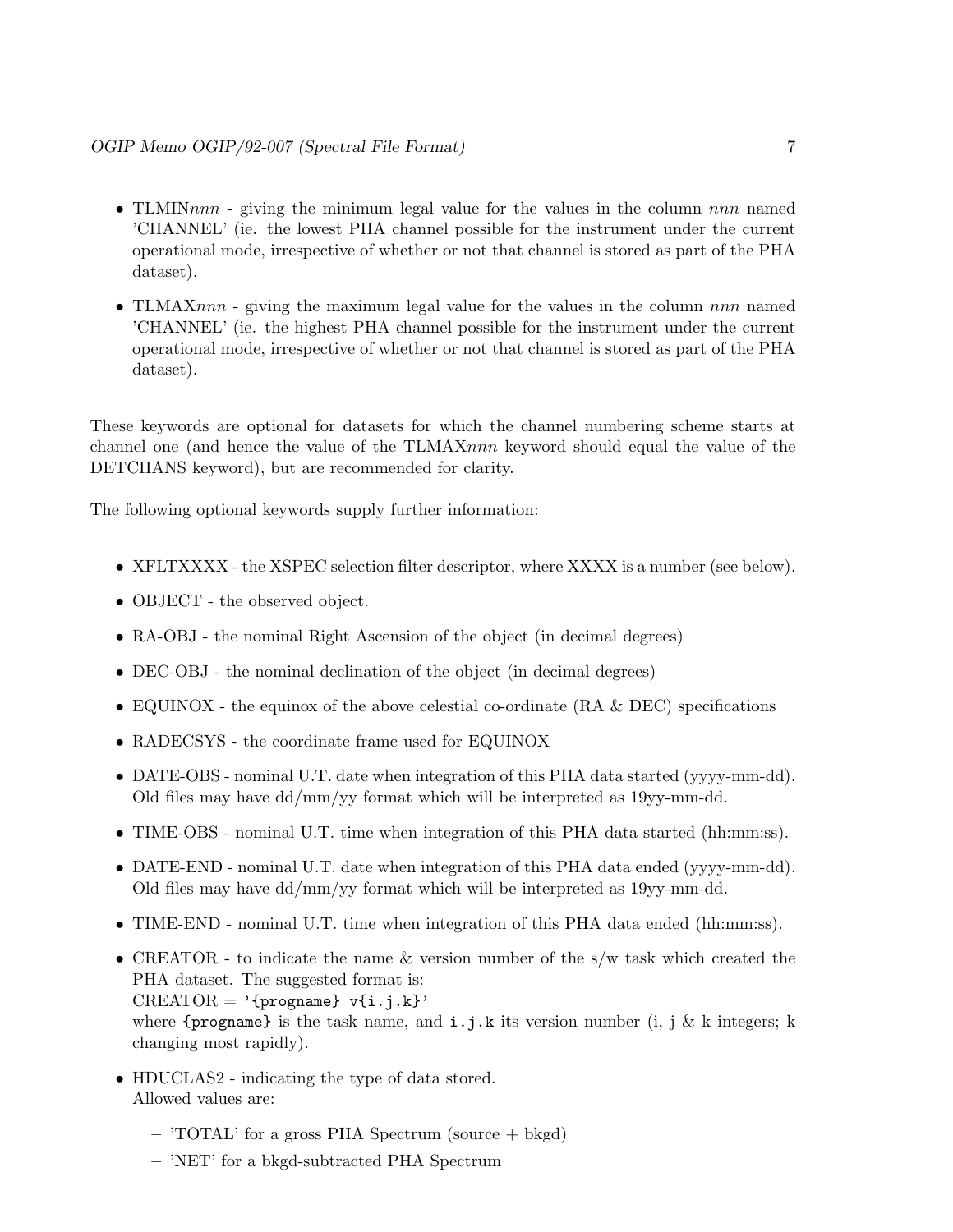- 'BKG' for a bkgd PHA Spectrum
- HDUCLAS3 indicating further details of the type of data stored. Allowed values are:
	- 'COUNT' for PHA data stored as counts (rather than count/s)
	- 'RATE' for PHA data stored in count/s
- HDUCLAS4 indicating whether this is a type I or II extension. Allowed values are:
	- 'TYPE:I' for type I (single spectrum) data
	- 'TYPE:II' for type II (multiple spectra) data

The XFLTXXXX keyword is used by XSPEC to aide joint spectral/temporal or spectral/spatial fitting when the input consists of several individual PHA files. The keyword will contain the values of the appropriate time (or phase etc. ), or spatial parameters describing the PHA dataset. Thus, in the case of joint spectral/temporal analysis for example, the XFLT0001 keyword will consist of a string containing the start & stop time of the PHA dataset. These times will be in the units required by the spectral/temporal model to be used within XSPEC (and thus could be in units of orbital phase of a binary system). It is the responsibility of the User to consult the relevant GTI and/or Detector extensions (below), and place the required information into the relevant XFLTXXXX keyword. Further examples of such complex spectral analysis tasks will be given elsewhere.

A number of optional keywords are provided to supply the user with information on the precise start & stop times of the integration of the PHA dataset. These will be listed elsewhere and adhere to the standard OGIP method for defining times (see Angelini et al. 1992). Such keywords are necessary since times calculated using the standard ( $\text{DATE-OBS}$  + TIME-OBS) & (DATE-END + TIME-END) keywords are not guaranteed exact (since they involve a conversion from spacecraft clock to UT  $etc.$ ), and in any case do not allow sub-second temporal resolution. Times specified by these keywords are in the original temporal units supplied by the spacecraft/preprocessing system. Thus, in the case of (say) sub-second, phase-resolved spectroscopy users are able to cross-check that their selected PHA dataset does indeed correspond to that required from the ephemeris, taking into account any glitches in the spacecraft clock, leap seconds, baryocentric corrections etc. It is strongly recommended that the information supplied by these keywords is included in all PHA datasets, even if not strictly necessary from the scientific viewpoint. Of course, the exception to this recommendation is when the times have no meaning  $-e.g.$  when a phase-folded or source-intensity-selected PHA dataset has been constructed.

For type II data extensions with multiple spectra some of these keywords may have different values for each spectrum. In this case the values will be stored in a column instead of a keyword. The standard keywords which may be turned into columns are EXPOSURE, BACKFILE, CORRFILE, CORRSCAL, RESPFILE, ANCRFILE, XFLTXXXX, DATE-OBS, TIME-OBS, DATE-END, TIME-END.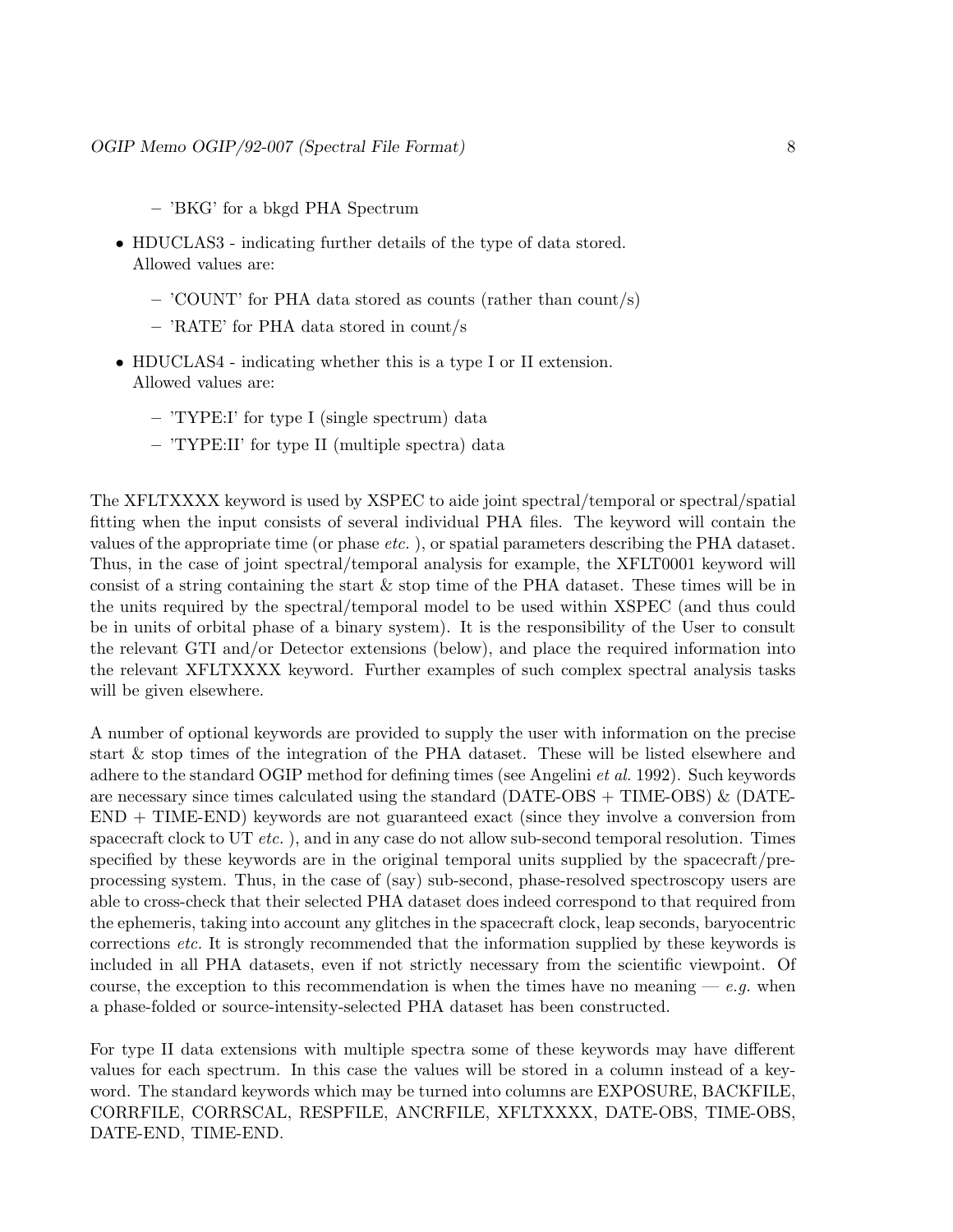#### 3.2 Data Format: Type I - a single dataset

In this simplest of cases, the data is stored as a 1-dimensional list (as a function of detector channel). The number of rows in the BINTABLE is therefore the number of (raw) detector channels.

The BINTABLE columns are:

- 1. Chan, a 2-byte or 4-byte INTEGER scalar giving the channel number for each row. The FITS column name is CHANNEL. (unitless).
- 2. Data, either
	- a 2-byte or 4-byte INTEGER scalar giving the number of counts observed in that channel.

The FITS column name is COUNTS, and the recommended units are counts.

• a 4-byte REAL scalar giving the number of counts per second observed in that channel.

The FITS column name is RATE, and the recommended units are counts/s.

- 3. Stat\_err, a 4-byte REAL scalar giving the statistical error on the value within Data. The FITS column name is **STAT\_ERR**. The recommended units are as for *Data* above.
- 4. Sys err, a 4-byte REAL scalar giving the fractional systematic error to be applied to the data in this row (channel). The FITS column name is **SYS\_ERR**. (unitless).
- 5. Qual, a 2-byte INTEGER scalar giving the data quality flag for this row (channel):
	- (a)  $Qual = 0$  if the data quality is "good"
	- (b)  $Quad \neq 0$  if the data quality is "bad", with the option of the integer value specifying the origin of the flag:
		- $Quad = 1$ ; channel defined "bad" by s/w
		- $Quad = 2$ ; channel defined "dubious" by s/w
		- $Quad = 3, 4$ ; spare (i.e. flag value not used)
		- $Quad = 5$ ; channel set "bad" by user

The FITS column name is **QUALITY**. (unitless).

- 6. Grpg, a 2-byte INTEGER scalar giving the data grouping flag for this row (channel):
	- (a)  $Grpg = +1$  if the channel is the start of a new bin.
	- (b)  $Grg = -1$  if the channel is part of a continuing bin.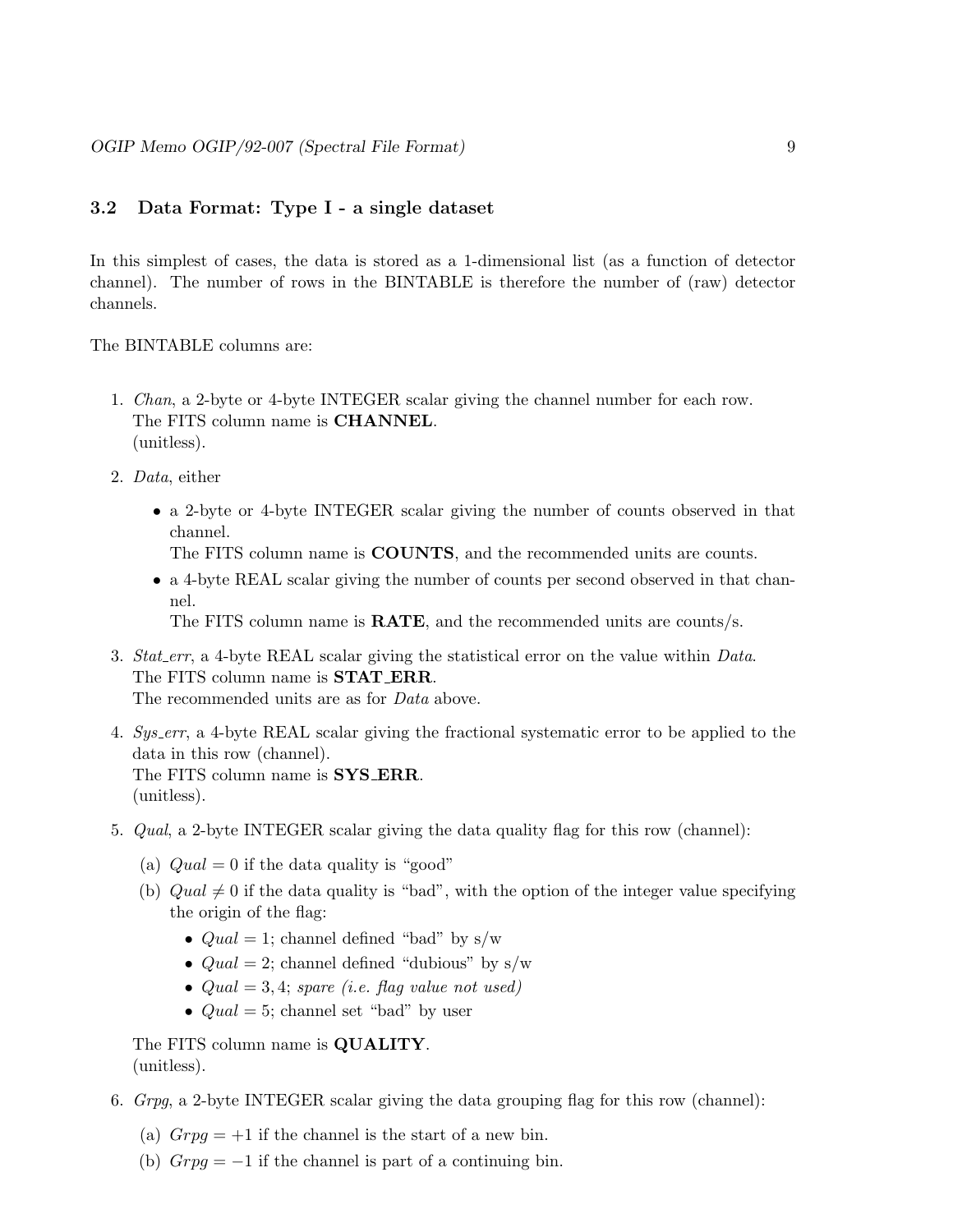# Table 1: OGIP format for a single PHA dataset

 $\bm{\mathrm{Extension}}$  to (filename).  $\bm{\mathrm{PHA}}$ Name: SPECTRUM Description: PHA data, one row per detector channel Format: BINTABLE

| column                                               |                                               |                                  |                                   |                   |                      |                 |                              |  |
|------------------------------------------------------|-----------------------------------------------|----------------------------------|-----------------------------------|-------------------|----------------------|-----------------|------------------------------|--|
| $\mathbf{1}$                                         | 2                                             | 3                                | $\overline{4}$                    | 5                 | 6                    | $\overline{7}$  | 8                            |  |
| contents                                             |                                               |                                  |                                   |                   |                      |                 |                              |  |
| Detector<br>channel<br>number                        | <b>Observed</b><br>counts<br>or<br>count rate | Observed<br>statistical<br>error | Fractional<br>systematic<br>error | Quality<br>flag   | Grouping<br>flag     | Area<br>scaling | <b>Background</b><br>scaling |  |
| Chan                                                 | Data                                          | $Stat\_err$                      | $Sys\_err$                        | Qual              | Grpg                 | AreaSc          | BackSc                       |  |
| format of each column<br>2-byte or 4-byte<br>integer | 2-byte or 4-byte<br>integer or<br>4-byte real | 4-byte<br>real                   | 4-byte<br>real                    | 2-byte<br>integer | $2$ -byte<br>integer | 4-byte<br>real  | 4-byte<br>real               |  |
| total number of elements per row                     |                                               |                                  |                                   |                   |                      |                 |                              |  |
| 1                                                    | 1                                             | $\mathbf{1}$                     | $\mathbf{1}$                      | $\overline{1}$    | $\mathbf{1}$         | $\mathbf{1}$    | 1                            |  |
| column name<br><b>CHANNEL</b>                        | <b>COUNTS</b><br><b>or</b><br>RATE            | STAT_ERR                         | SYS_ERR                           | <b>QUALITY</b>    | <b>GROUPING</b>      | AREASCAL        | <b>BACKSCAL</b>              |  |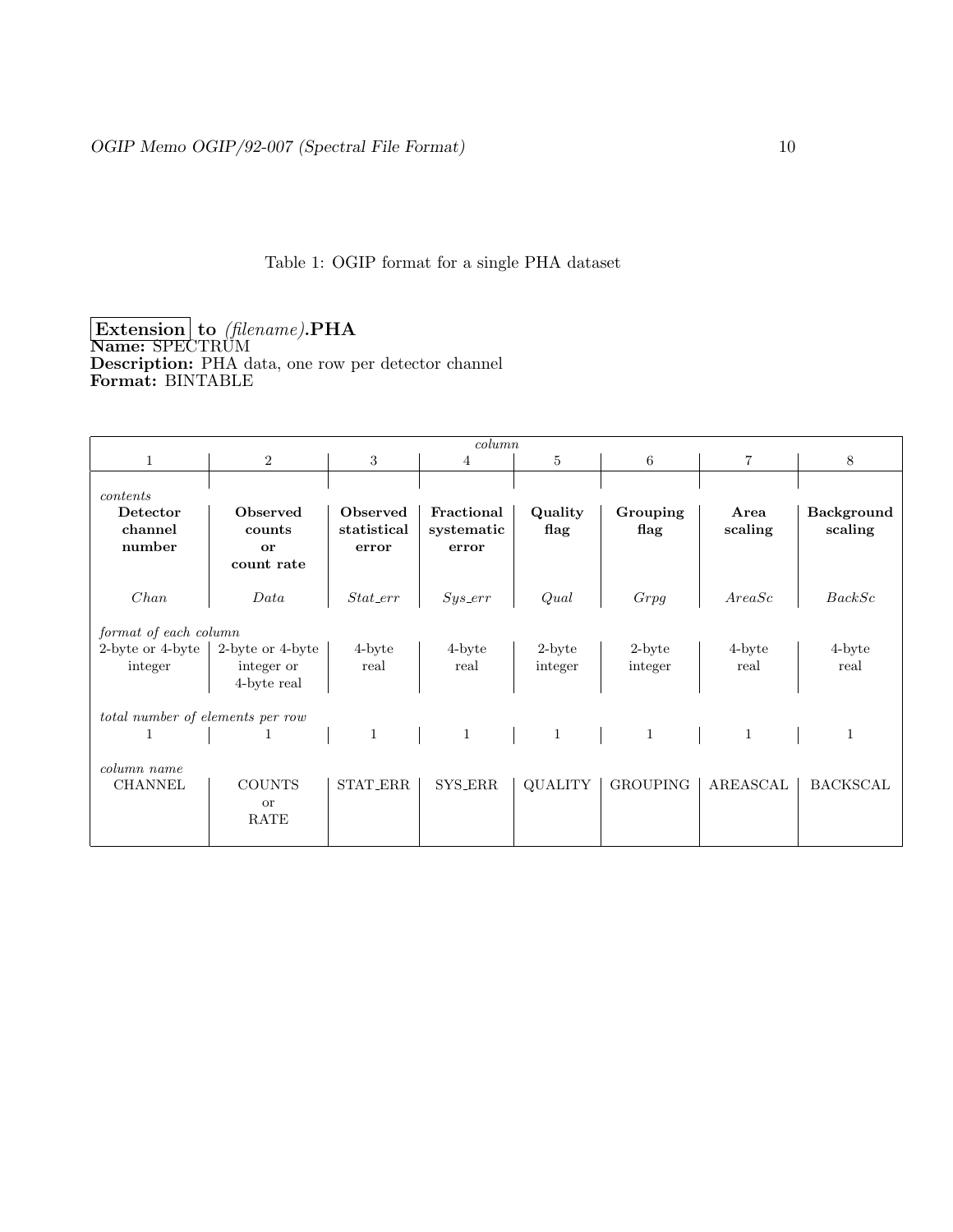(c)  $Grpg = 0$  if the data grouping is undefined for all channels (see below)

The FITS column name is GROUPING. (unitless).

- 7. AreaSc, a 4-byte REAL scalar giving the area scaling for this row (channel). In most cases  $AREASCAL = 1.0$ , since the instrumental effective area is provided within the spectral calibration files (specifically by the SPECRESP column of the ARF in the general case – see George et al. 1992a). Internally, XSPEC divides the observed spectrum by  $AreaSc$ before comparing it to the model spectrum.
- 8. BackSc, a 4-byte REAL scalar giving the background scaling for this row (channel). BackSc is used to scale the background spectrum read from the BACKFILE before it is subtracted from the source spectrum. XSPEC multiplies the background spectrum by the ratio of the BackSc for the channel in the spectrum file and the BackSc for the same channel in the background file. The usual application of  $BackSc$  is when analyzing spectra from an imaging instrument. In this case *BackSc* is a measure of the area of the image from which the spectrum was extracted. A  $BackSc$  which varies with channel is necessary for grating data where the cross-dispersion width of the extraction region can change with wavelength.

These are summarized in Table 1.

It should be noted that an alternative scheme whereby the Qual and Grpg columns are combined into a single quantity,  $dqf$  (with the column name  $\mathbf{DQF}$ ) is also allowed, though no longer recommended. Under this scheme (which is used on the 1992 June 01 CD-ROM distributed by the HEASARC containing *Einstein* SSS and MPC data),  $dqf = 0$  corresponds to "bad" data, and  $dfq = +1$  &  $dfq = -1$  flag whether the channel is (respectively) the start of a new bin, or part of a continuing bin.

#### Points to Note & Conventions

- The ordering of the columns is of course arbitrary, however that used here is strongly recommended.
- The order of *Chan* should be sequential, starting from the lowest. If not all the valid channels in a detector are included then TLMIN and TLMAX keywords must be included to define the first and last detector channel number.
- Alternate internal formats (*e.g.* DOUBLE PRECISION) for the specification of the values within Data & Stat err are of course allowed but the full precision may not be used by the analysis program.
- In the case of Data in units of Counts per channel (only), if appropriate the  $Stat\_err$  column can be deleted from the data table, and **POISSERR**=T specified as a keyword within the extension header. XSPEC will then assume Poissonian errors are appropriate to the data stored in Data.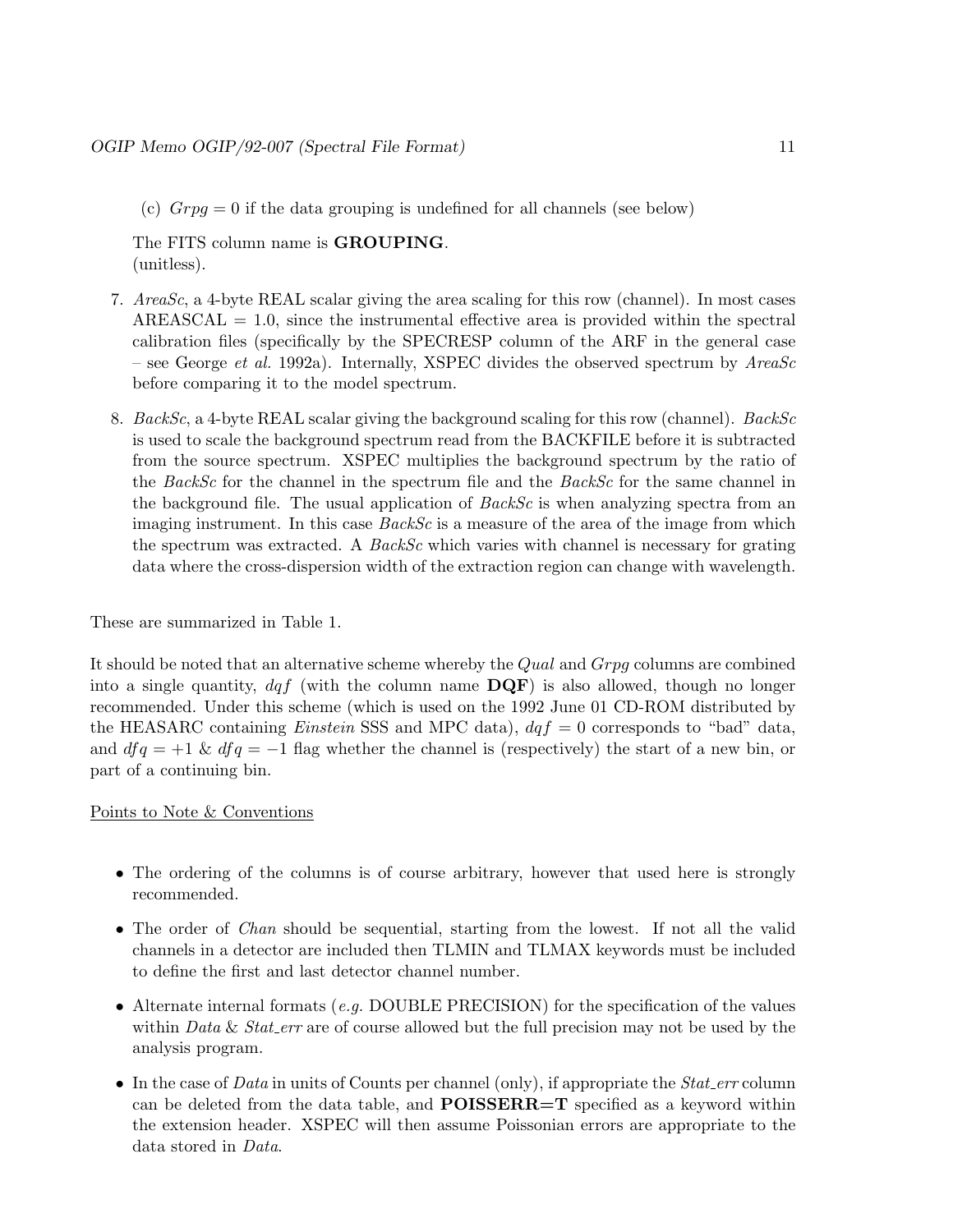- Sys\_err is the fractional systematic error (relative to the value of  $Data$  in each row) which XSPEC will add in quadrature to the error given by *Stat err* (or the calculated Poissonian error). If no such systematic error is to be applied, then  ${\rm SYS\_ERR} = 0$  should be specified as a keyword within the extension header, and the Sys err column deleted from the data table.
- If all rows contain the value  $Qual = 0$  ("good"), then **QUALITY** = 0 should be specified as a keyword within the extension header, and the *Qual* column deleted from the data table. Within XSPEC,  $Qual=1$  and  $Qual=5$  rows will never be accessible and  $Qual=2$  may be ignored using the "ignore bad" command.
- If the data has not been "grouped" (*i.e.* the rebinning of the channels has not been defined), then **GROUPING** = 0 should be specified as a keyword within the extension header, and the Grpg column deleted from the data table.
- If the area scaling and/or background scaling are independent of channel then they can be given by the keywords AREASCAL and/or BACKSCAL.

#### 3.3 Data Format: Type II - multiple datasets

For a number of analysis tasks in which multiple PHA datasets are to be stored and/or analysed simultaneously, it is generally considered cumbersome if each resides in a separate file. This is particularly the case for (say) sub-second, time-resolved spectroscopy when a single observation may give rise to a very large number of datasets. It should be stressed however that this is for datasets from the same instrument. Users wishing to simultaneously analyse PHA data from different instruments should always use multiple input files. Finally, it is worth noting that users who prefer to use the multiple file approach for such analysis (especially if only a small number of datasets are to be considered) can still do so by using the XFLTXXXX keyword described above.

As in the single dataset case, the data is stored as a BINTABLE extension. However here, vector arrays are used in place of scalars for several columns. Thus the PHA data, errors etc. are vectors and each row contains a single PHA dataset. The other columns list other parameters which may vary between the datasets. The notation below is the same as that used in description of the type I data format.

- 1. Num, a 2-byte INTEGER scalar giving the reference number of the spectrum stored in this row. The FITS column name is **SPEC\_NUM**. (unitless).
- 2. Channel, a 2-byte or 4-byte INTEGER array containing the channel numbers for the spectra in the *Data* column.
- 3. Data, either: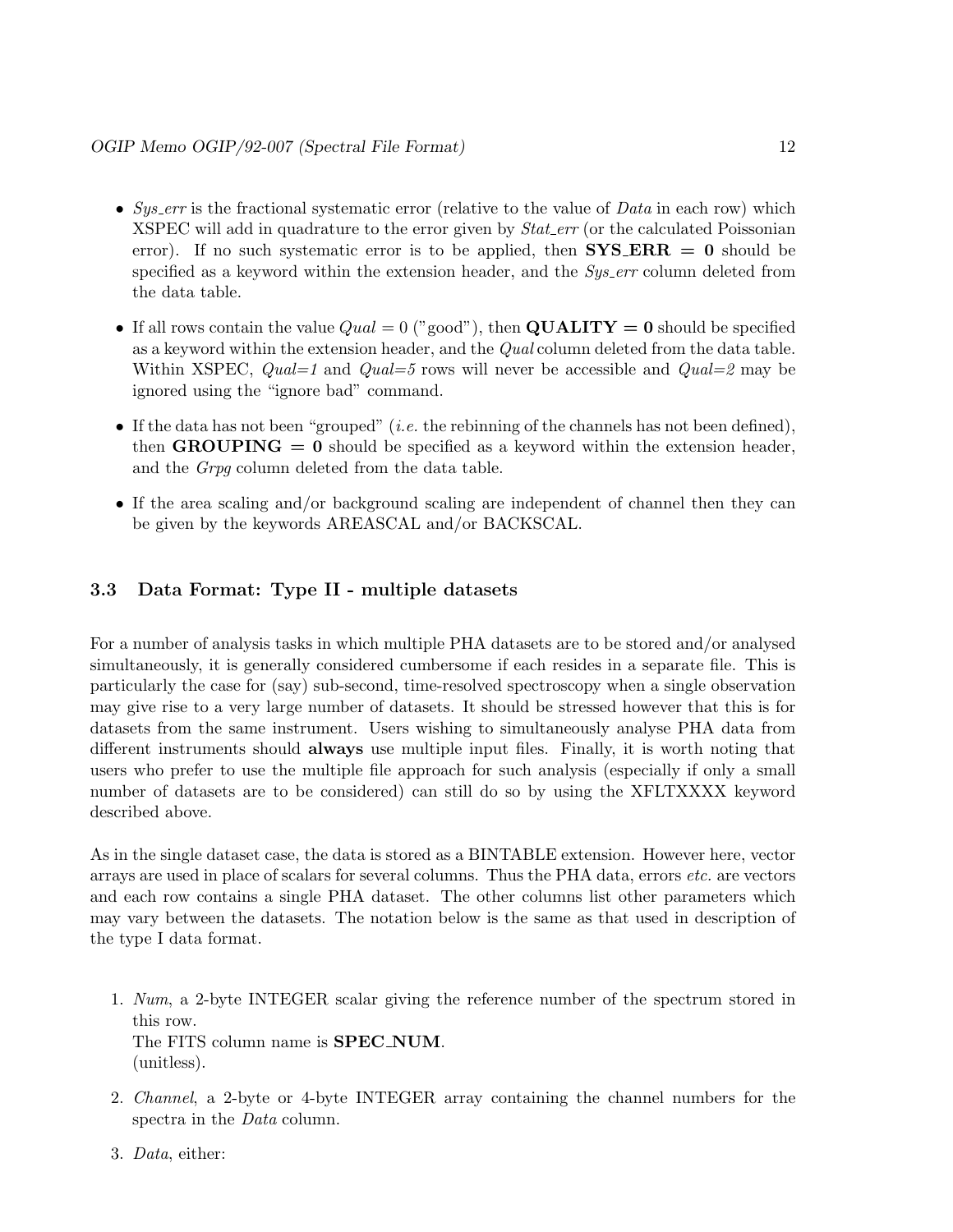- a 2-byte or 4-byte INTEGER array containing the number of counts observed in all channels during this time interval;
- or a 4-byte REAL array containing the number of counts per second observed in all channels during this time interval.

In both cases the notation is as for the type I data.

- 4. Stat err, a 4-byte REAL array giving the statistical error on the values within Data.
- 5. Sys err, a 4-byte REAL array giving the fractional systematic error to be applied to each value within Data.
- 6. Qual, a 2-byte INTEGER array giving the data quality flag for each value within Data.
- 7. Grpg, a 2-byte INTEGER array giving the data data grouping flag for each channel.
- 8. Rowid, an (optional) CHARACTER string giving a unique identifier for each spectrum. The FITS column name is ROWID.
- 9. Exposure, a 4-byte REAL scalar or array giving the exposure time for each spectrum. The FITS column name is EXPOSURE
- 10. AreaSc, a 4-byte REAL scalar or array giving the area scaling factor to be applied. The FITS column name is AREASCAL
- 11. Bkgdfile, a CHARACTER string giving the name of the background file (if any) associated with the dataset contained in *Data*. The FITS column name is BACKFILE
- 12. BackSc, a 4-byte REAL scalar or array giving the scaling factor to be applied to Bkgdfile. The FITS column name is BACKSCAL
- 13. Corrfile, a CHARACTER string giving the name of the correction file (if any) associated with the dataset contained in *Data*. The FITS column name is CORRFILE
- 14. Corrscal, a 4-byte REAL giving the scaling factor to be applied to Corrfile. The FITS column name is CORRSCAL
- 15. Respfile, a CHARACTER string giving the name of the redistribution matrix file (RMF) associated with the dataset contained in Data. The FITS column name is RESPFILE
- 16. Ancrfile, a CHARACTER string giving the name of the ancillary response file (ARF; if any) associated with the dataset contained in Data. The FITS column name is ANCRFILE

Points to Note & Conventions (in addition to those given in the section on type I data)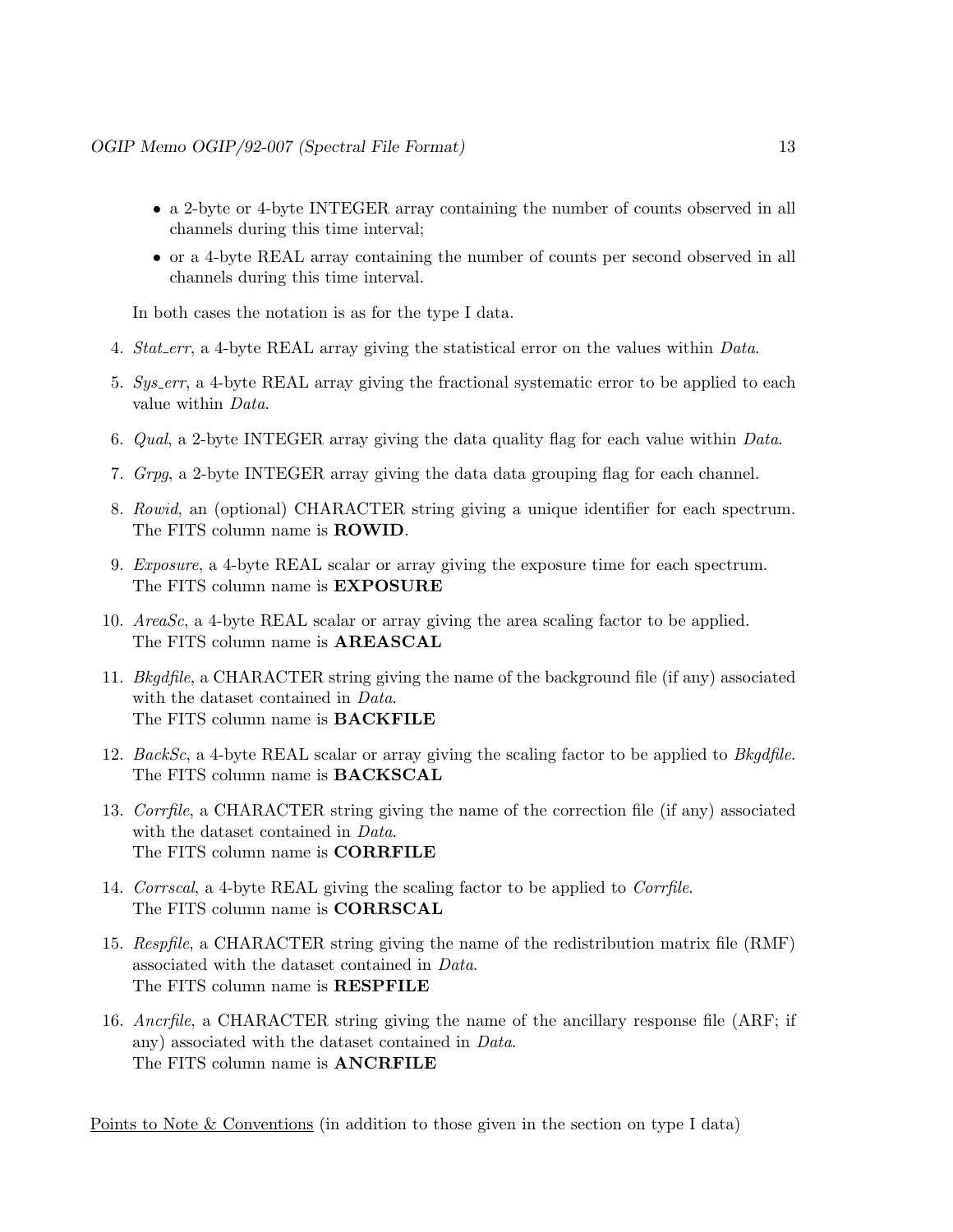- In addition to those listed the following keywords may appear as columns : **XFLTXXXX**, DATE-OBS, TIME-OBS, DATE-END, TIME-END.
- As with all OGIP files, any of the above variables which have the same value in every row can be removed from the table, and specified as a keyword within the header. Here this is most likely in the case of EXPOSURE, AREASCAL, BACKFILE, BACKSCAL, CORRFILE, CORRSCAL, RESPFILE, and ANCRFILE.

### 4 EXAMPLE FITS HEADERS

Here we give an example of keywords used for the Primary and Data extensions (only) appropriate for the ASCA GIS. In Section [4.2](#page-15-0) we give an example from XTE of the format with multiple datasets in one file. Finally, we show an example from XMM RGS with a vector AREASCAL.

#### 4.1 ASCA GIS

This example demonstrates a PHA dataset which is stored in counts, and requires Poissonian errors (with no systematic errors) to be included during spectral analysis. The file contains grouping information instructing XSPEC to bin up the data by a factor of four. We do not show the entire headers because they include a large amount of history information.

#### 4.1.1 Primary Header

```
SIMPLE = T / file does conform to FITS standard
BITPIX = 32 / number of bits per data pixel
NAXIS = 2 / number of data axesNAXIS1 = 50 / length of data axis 1NAXIS2 = 49 / length of data axis 2EXTEND = T / FITS dataset may contain extensions
COMMENT FITS (Flexible Image Transport System) format defined in Astronomy and
COMMENT Astrophysics Supplement Series v44/p363, v44/p371, v73/p359, v73/p365.
COMMENT Contact the NASA Science Office of Standards and Technology for the
COMMENT FITS Definition document #100 and other FITS information.
HDUCLASS= 'ogip ' / Format conforms to OGIP/GSFC conventions
HDUCLAS1= 'IMAGE ' / Extension contains an image
HDUCLAS2= 'WMAP ' / Extension contains a weighted map
WMREBIN = 1 / Weighted Map rebinning
CRPIX1 = 1.00000000000000000000E+00 / X axis reference pixel
CRPIX2 = 1.00000000000000000000E+00 / Y axis reference pixel
CRVAL1 = 1.03000000000000000000E+02 / coord of X ref pixel
CRVAL2 = 1.02000000000000000000E+02 / coord of Y ref pixel
```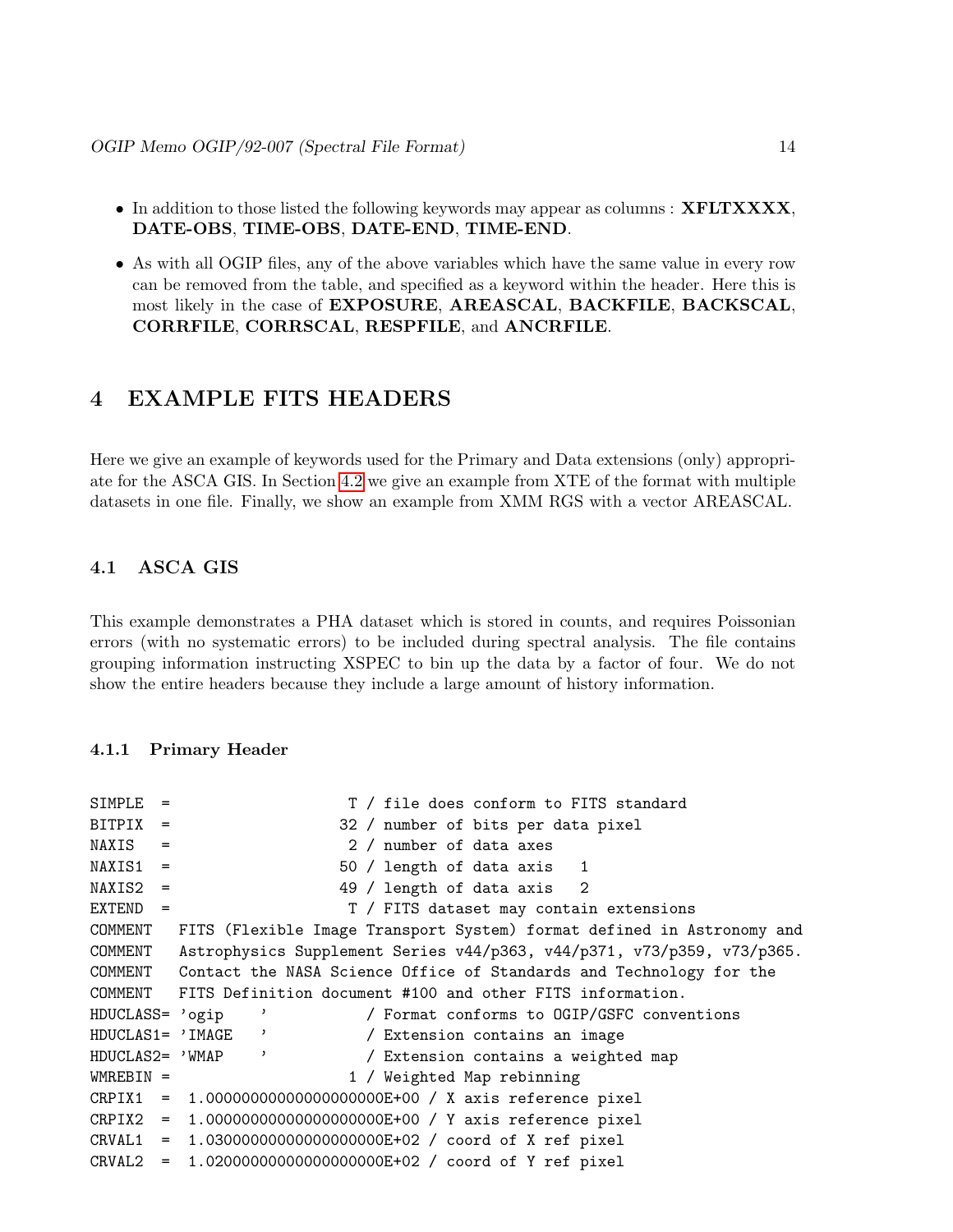```
OPTIC1 = 1.33300003049999986615E+02 / X Optical axis
OPTIC2 = 1.31699996950000013385E+02 / Y Optical axis
CDELT1 = 2.50000000000000000000E-01 / X axis increment
CDELT2 = 2.50000000000000000000E-01 / Y axis increment
TOTCTS = 1080 / Total pixel count
BLANK = -1 / Null value
HDUVERS = '1.2.1 ' / Version of format (OGIP memo OGIP-92-001)
EXTNAME = 'WMAP ' / Weighted Map Image
HISTORY extractor v3.43
END
```
#### 4.1.2 Data Extension

```
XTENSION= 'BINTABLE' / binary table extension
BITPIX = 8 / 8 - bit bytesNAXIS = 2 / 2-dimensional binary table
NAXIS1 = 8 / width of table in bytes
NAXIS2 = 1024 / number of rows in tablePCOUNT = 0 / size of special data area
GCOUNT = 1 / one data group (required keyword)
TFIELDS = 3 / number of fields in each row
TTYPE1 = 'CHANNEL ' / label for field 1
TFORM1 = 'I ' ' / data format of the field: 2-byte INTEGER
TTYPE2 = 'COUNTS ' / label for field 2
TFORM2 = 'J \hspace{1cm} ' / data format of the field: 4-byte INTEGER
TUNIT2 = 'count ' / physical unit of field
TTYPE3 = 'GROUPING' / label for field 3
TTYPE2 = 'COUNTS'<br>
TTYPE2 = 'COUNTS' / label for field 2<br>
TFORM2 = 'J' / data format of the field: 4-byte INTEGER<br>
TUNIT2 = 'count ' / physical unit of field<br>
TTYPE3 = 'GROUPING' / label for field 3<br>
TFORM3 = 'I' , / data 
EXTNAME = 'SPECTRUM' / name of this binary table extension
TLMIN1 = 0 / Lowest legal channel number
TLMAX1 = 1023 / Highest legal channel number
POISSERR= T / Poissonian errors to be assumed
STAT_ERR= 0 / no statistical error specified
SYS_ERR = 0 / no systematic error specified
QUALITY = 0 / no data quality information specified
DETCHANS= 1024 / Total No. of Detector Channels available
```
#### Additional Mandatory keywords for XSPEC (in addition to those above)

```
EXPOSURE= 2.91189522666037082672E+04 / Exposure time
AREASCAL= 0.1000000000000E+01 /nominal effective area
CORRSCAL= 0.1000000000000E+01 /correlation scale factor
BACKSCAL= 0.2815246582031E-01 /background scale factor
BACKFILE= 'back.sp ' / background FITS file for
CORRFILE= 'none ' / correlation FITS file for
```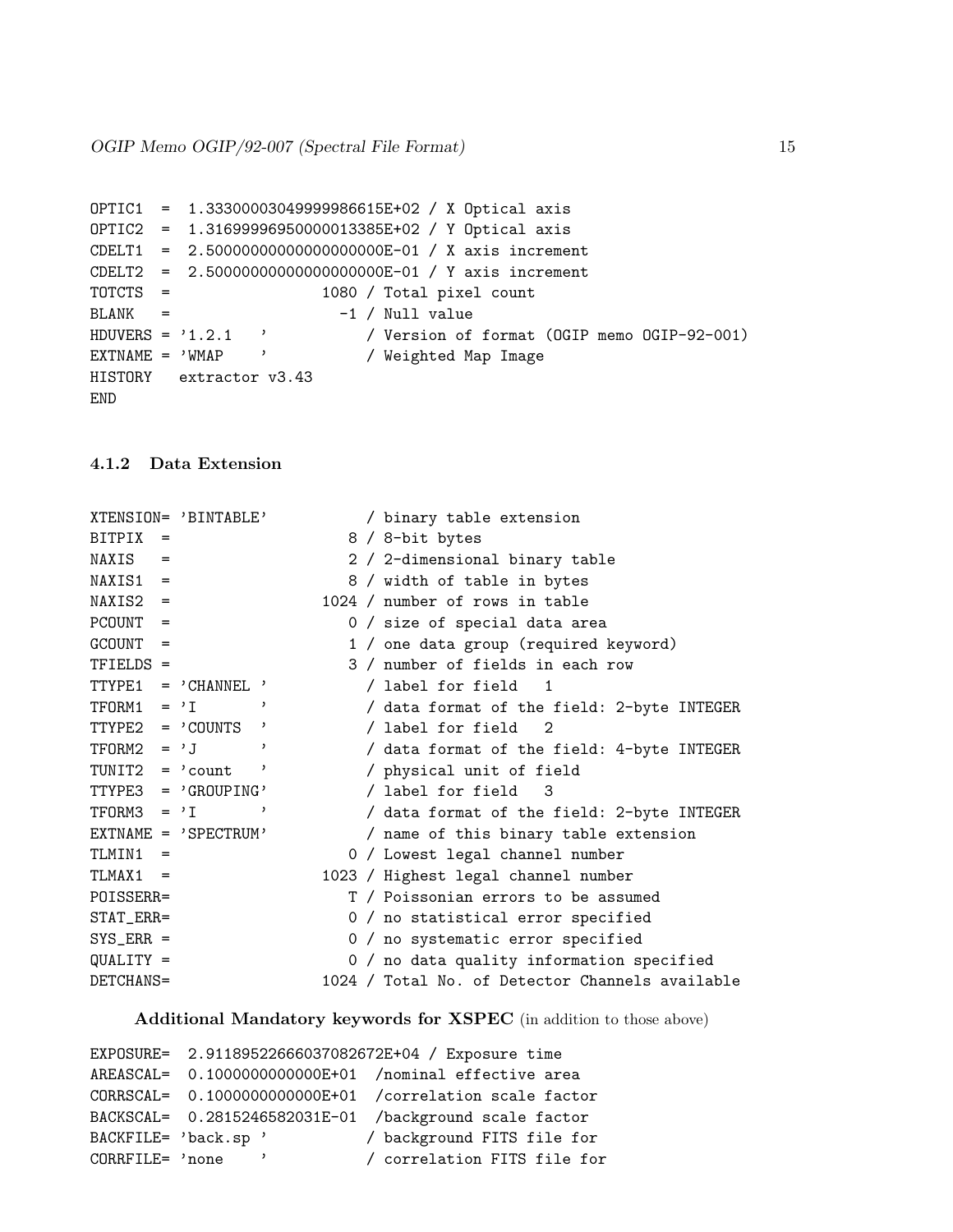| RESPFILE= 'none      |                          |  | / redistribution                            |
|----------------------|--------------------------|--|---------------------------------------------|
| ANCRFILE= 'none      |                          |  | / ancillary response                        |
| CHANTYPE= 'PI        |                          |  | / Channels assigned by detector electronics |
| HDUCLASS= 'OGIP      |                          |  | / format conforms to OGIP standard          |
| HDUCLAS1= 'SPECTRUM' |                          |  | / PHA dataset (OGIP memo OGIP-92-007)       |
| $HDUVERS = '1.2.1$   |                          |  | / Version of format (OGIP memo OGIP-92-007) |
| TELESCOP= 'ASCA      |                          |  | / Telescope (mission) name                  |
| INSTRUME= 'GIS2      | $\overline{\phantom{a}}$ |  | / Instrument name                           |
| $FILTER = 'none$     |                          |  | / Instrument filter in use                  |

Additional Optional (but recommended) keywords

| DATAMODE= 'PH        | $\mathbf{v}$                 | / Datamode                                        |
|----------------------|------------------------------|---------------------------------------------------|
| XFLT0001= 'none      |                              | / XSPEC selection filter description              |
|                      | $0$ BJECT = 'BD +30 3639'    | / Name of observed object                         |
| $\text{USER}$ = 'kaa |                              | / User name of creator                            |
|                      | FILINO01= 'screen.evt'       | / Input file name                                 |
|                      | $ORIGIN = 'NASA/GSFC'$       | / origin of fits file                             |
|                      | $\text{DATE} = '1995-02-07'$ | / FITS file creation date (yyyy-mm-dd)            |
| $EQUINOX =$          |                              | 2000.0 / Equinox of celestial coord system        |
|                      | RADECSYS= $'FK4$             | / coord frame used for EQUINOX                    |
|                      | $DATA-OBS = '1994-10-29'$    | / Date observations were made (yyyy-mm-dd)        |
|                      | $TIME-OBS = '23:34:56'$      | Time observations were made (hh:mm:ss)            |
|                      | DATE-END= $'1994-10-30'$     | / Date observations ended (yyyy-mm-dd)            |
|                      | $TIME-END= '18:30:56'$       | Time observations ended (hh:mm:ss)                |
| $HDUCLAS2 = ?$       |                              | / WARNING This is NOT an OGIP-approved value      |
| HDUCLAS3= 'COUNT     | ,                            | / PHA data stored as Counts (not count/s)         |
| $HDUVERS1 = ?1.2.1$  | ,                            | / Obsolete - included for backwards compatibility |
| TOTCTS =             |                              | 1080 / Total counts in spectrum                   |
| END                  |                              |                                                   |

#### <span id="page-15-0"></span>4.2 XTE PCA

This example PHA dataset is for some test XTE PCA data.

#### 4.2.1 Primary Header

```
SIMPLE = T / file does conform to FITS standard
BITPIX = 8 / number of bits per data pixel
NAXIS = 0 / number of data axes
EXTEND = T / FITS dataset may contain extensions
COMMENT FITS (Flexible Image Transport System) format defined in Astronomy and
COMMENT Astrophysics Supplement Series v44/p363, v44/p371, v73/p359, v73/p365.
COMMENT Contact the NASA Science Office of Standards and Technology for the
```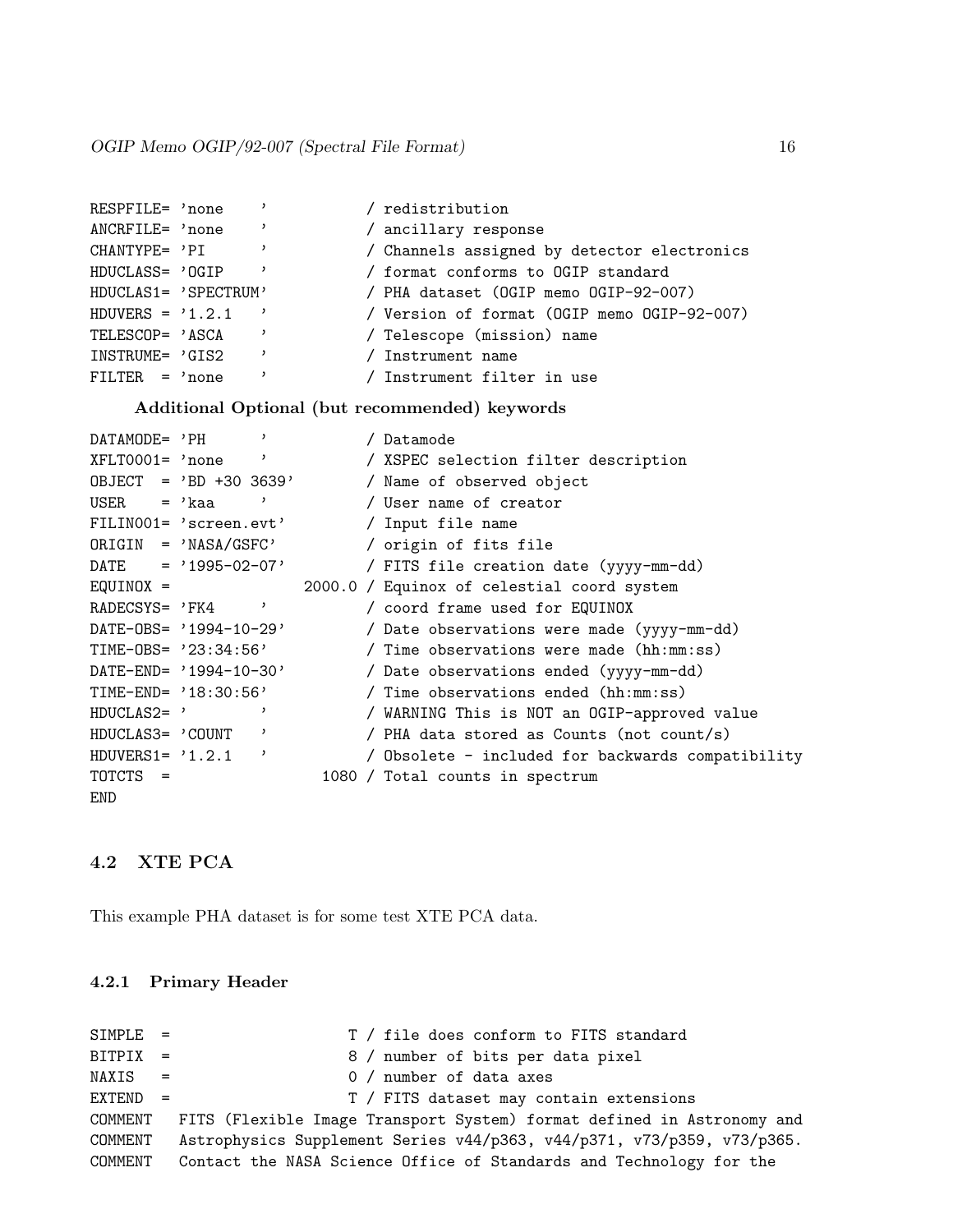```
COMMENT FITS Definition document #100 and other FITS information.
CONTENT = 'SPECTRUM' / light spectrum file
ORIGIN = 'NASA/GSFC' / origin of fits file
CREATOR = 'SAEXTRCT v3.3.0' / Program name that produced this file
DATE = '1995-02-06' / FITS file creation date (yyyy-mm-dd)
TELESCOP= 'XTE ' / Telescope (mission) name
INSTRUME= 'PCA ' / Instrument used for observation
MJDREF = 4.9352000696574076E+04 / 1993.0
TSTART = 7.32588800000000E+06 / Observation start time
TSTOP = 7.32601600000000E+06 / Observation stop time
OBJECT = 'M81 ' / OBJECT from the FIRST input file
RA_OBJ = 1.48000000E+02 / RA of First input objectDEC_OBJ = 6.93000031E+01 / DEC of First input object<br>EQUINOX = 2000.00 / Equinox of the FIRST obje
                     2000.00 / Equinox of the FIRST object
RADECSYS= 'FK5 ' / Co-ordinate frame used for equinox
DATE-OBS= '1993-03-26' / EARLIEST observation date of files
TIME-OBS= '18:58:08' / EARLIEST time of all input files
DATE-END= '1993-03-26' / LATEST observation date of files
TIME-END= '19:00:16' / LATEST time of all input files
END
```
#### 4.2.2 Data Extension

|                   | XTENSION= 'BINTABLE'             |   | / binary table extension                   |
|-------------------|----------------------------------|---|--------------------------------------------|
| $BITPLY =$        |                                  |   | 8 / 8-bit bytes                            |
| $NAXIS =$         |                                  |   | 2 / 2-dimensional binary table             |
| $NAXIS1 =$        |                                  |   | 1312 / width of table in bytes             |
| $NAXIS2 =$        |                                  |   | 3 / number of rows in table                |
| $PCOUNT =$        |                                  |   | 0 / size of special data area              |
| $GCOUNT =$        |                                  |   | 1 / one data group (required keyword)      |
| TFIELDS =         |                                  |   | 5 / number of fields in each row           |
|                   | $TTYPE1 = 'SPEC_NUM'$            |   | / label for field 1                        |
|                   | $TFORM1 = 'I$                    |   | / data format of the field: 2-byte INTEGER |
|                   | $TTYPE2 = 'CHANNEL'$             |   | / label for field 2                        |
|                   | $TFORM2 = '129I'$                |   | / data format of the field: 2-byte INTEGER |
|                   | TUNIT2 = $'$ channel '           |   | / physical unit of field                   |
|                   | $TTYPE3 = 'COUNTS'$              |   | / label for field 3                        |
|                   | $TFORM3 = '129E'$                |   | / data format of the field: 4-byte REAL    |
|                   | TUNIT3 = $\prime$ count $\prime$ |   | / physical unit of field                   |
|                   | $TTYPE4 = 'STAT_ERR'$            |   | / label for field 4                        |
|                   | $TFORM4 = '129E'$                |   | / data format of the field: 4-byte REAL    |
| $TUNIT4 = 'count$ |                                  | , | / physical unit of field                   |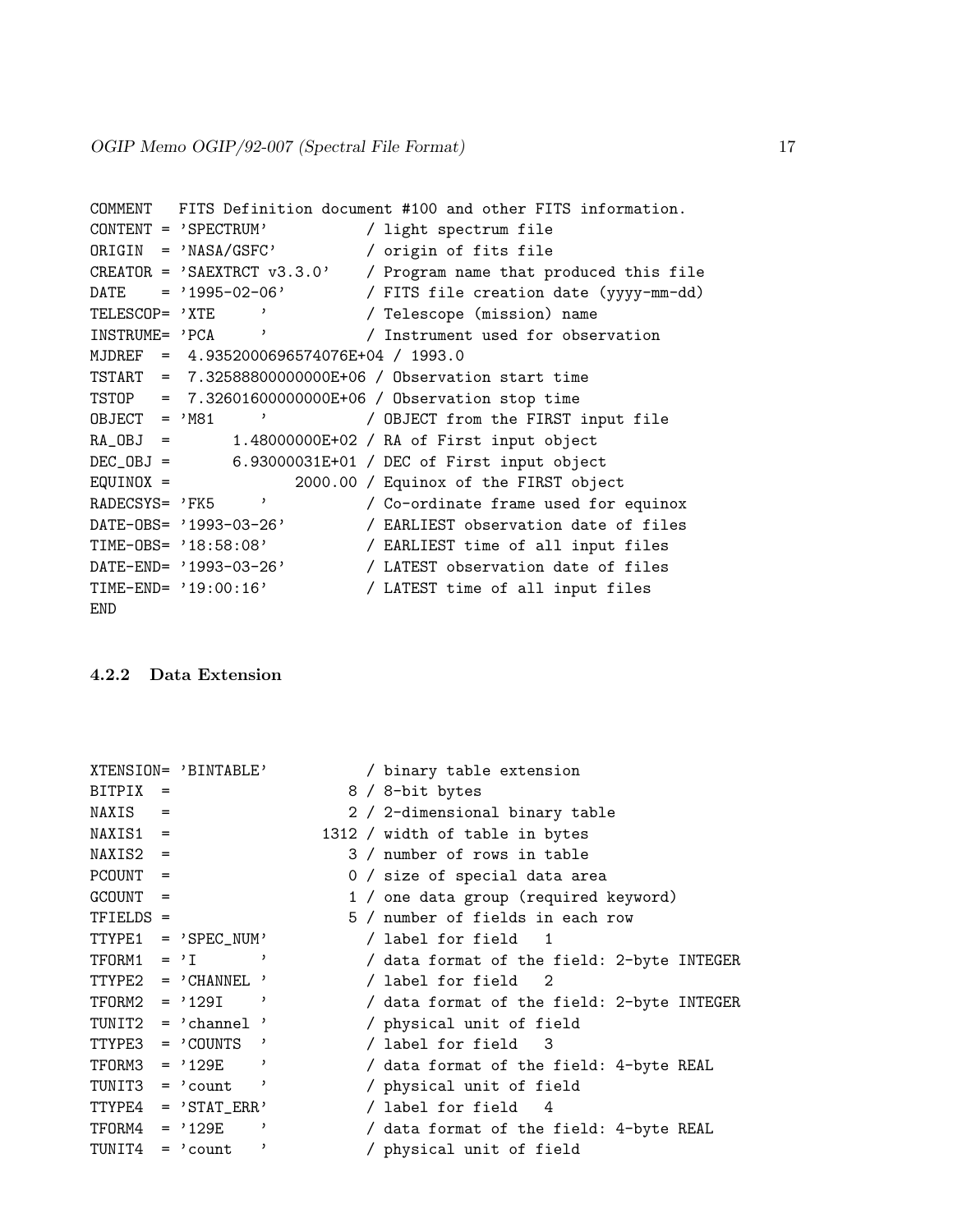```
TTYPE5 = 'ROWID ' / label for field 5
TFORM5 = '20A ' / data format of the field: ASCII Character
EXTNAME = 'SPECTRUM' / name of this binary table extension
HDUCLASS= 'OGIP ' / format conforms to OGIP/GSFC Spectral standards
HDUDOC = 'Arnaud et al. 1992a, Legacy 2, p 65, Type: II' / forma
HDUCLAS1= 'SPECTRUM' / Extension contains a Spectrum
HDUCLAS2= 'TOTAL ' / Extension contains a Spectrum
HDUCLAS3= 'COUNT ' / Extension contains counts
HDUCLAS4= 'TYPE:II ' / Multiple PHA file contained
HDUVERS1= '1.2.1 ' / Obsolete - included for backwards compatibility
HDUVERS = '1.2.1 ' / Version number of the format
POISSERR= F / Are Poisson Distribution errors assumed
SYS_ERR = 0 / No systematic error was specified
GROUPING= 0 / No grouping data has been specified
QUALITY = 0 / No data quality information specified
TELESCOP= 'XTE ' / Telescope (mission) name
INSTRUME= 'PCA ' / Instrument name
FILTER = 'none ' / Instrument filter in use
EXPOSURE= 1.28000000000000E+02 / Exposure time
AREASCAL= 1.00000000E+00 / Nominal effective area
BACKSCAL= 1.00000000E+00 / Background scale factor<br>CORRSCAL= 0.00000000E+00 / Correlation scale factor
             0.00000000E+00 / Correlation scale factor
BACKFILE= 'none ' / Background FITS file for this object
CORRFILE= 'none ' / Correlation FITS file for this object
RESPFILE= 'none ' / Redistribution matrix file (RMF)
ANCRFILE= 'none ' / Ancillary response file (ARF)
XFLT0001= 'none ' / XSPEC selection filter description
CHANTYPE= 'PHA ' / Channels assigned by detector electronics
DETCHANS= 129 / Total number of detector channels available
TLMIN2 = 0 / Lowest Legal channel number
TLMAX2 = 128 / Highest Legal channel number
CPIX2 = '(0^4), (5:51), (52~141;2), (142~237;3), (238~249;4), (250~255)' / Channel
OBJECT = 'M81 ' / OBJECT from the FIRST input file
FILENAME= 'several ' / Spectrum was produced from more than one file
ORIGIN = 'NASA/GSFC' / origin of fits file
CREATOR = 'SAEXTRCT/XTE/GOF' / Program name that produced this file
DATE = '1995-02-06' / FITS file creation date (yyyy-mm-dd)
RA-OBJ = 1.48000000E+02 / RA of First input object
DEC-OBJ = 6.93000031E+01 / DEC of First input object
EQUINOX = 2000.00 / Equinox of the FIRST object
RADECSYS= 'FK5 ' / Co-ordinate frame used for equinox
DROLLANG= 0.00000000E+00 / Mean roll angle
PHAVERSN= '1992a ' / OGIP memo number for file format
DATE-OBS= '1993-03-26' / EARLIEST observation date of files
TIME-OBS= '18:58:08' / EARLIEST time of all input files
DATE-END= '1993-03-26' / LATEST observation date of files
```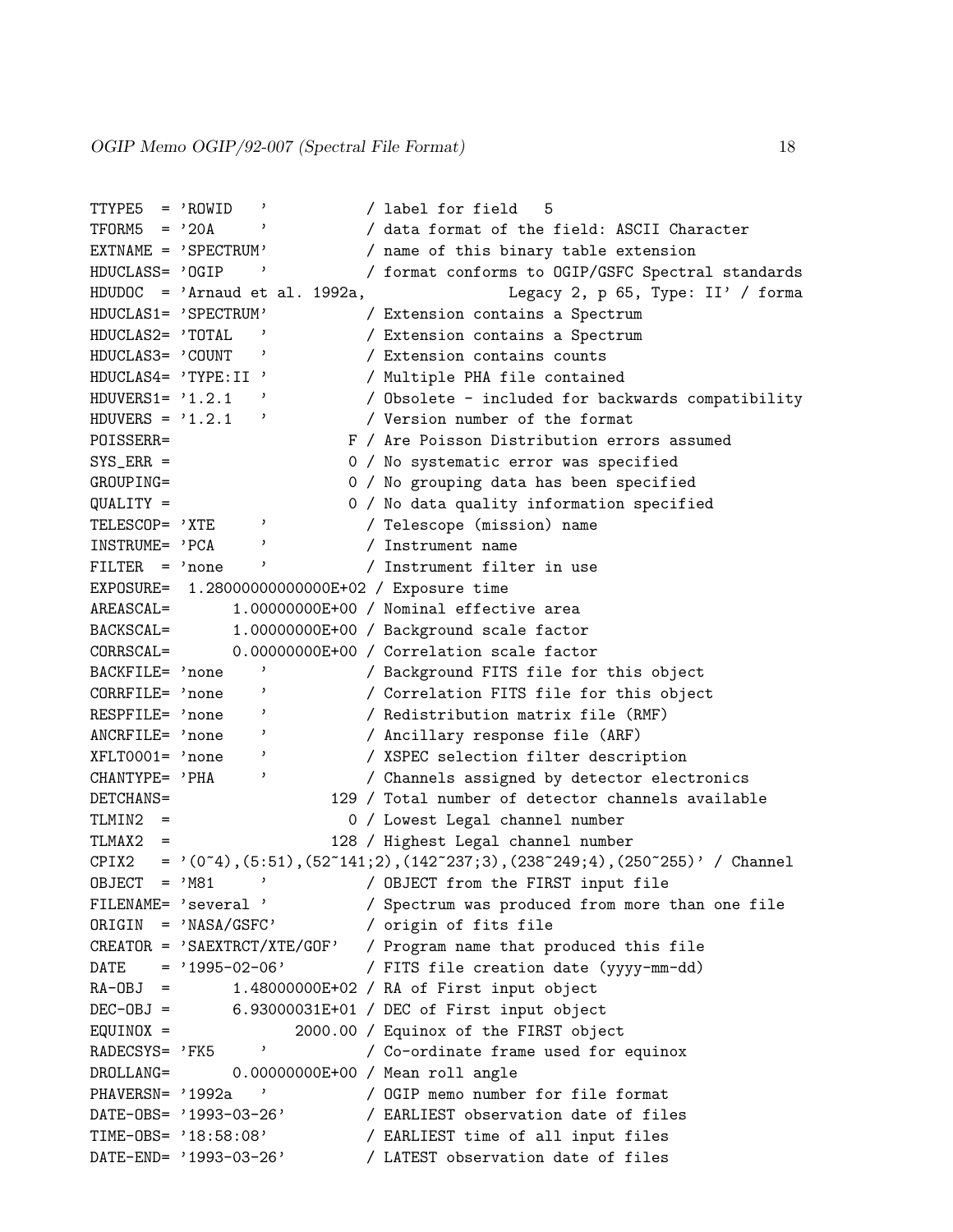OGIP Memo OGIP/92-007 (Spectral File Format) 19

```
TIME-END= '19:00:16' / LATEST time of all input files
TIMESYS = 'MJD ' / The time system is MJD
TIMEUNIT= 's ' / unit for TSTARTI/F and TSTOPI/F, TIMEZERO
MJDREF = 4.9352000696574076E+04 / 1993.0
TSTART = 7.32588800000000E+06 / Observation start time
TSTOP = 7.32601600000000E+06 / fractional observation stop time
TIMEDEL = 1.60000000000000E+01 / integration time
END
```
#### 4.3 XMM RGS

The data extension for an XMM RGS spectrum showing the use of vector AREASCAL. Note that COUNTS and AREASCAL are 8-byte DOUBLEs. This is more than required and software is not expected to retain the 8-byte precision.

```
XTENSION= 'BINTABLE' / binary table extension
BITPIX = 8 / 8-bit bytesNAXIS = 2 / 2-dimensional binary table
NAXIS1 = 20 / width of table in bytes
NAXIS2 = 3400 / number of rows in table
PCOUNT = 0 / size of special data area
GCOUNT = 1 / one data group (required keyword)
TFIELDS = 4 / number of fields in each row
TTYPE1 = 'CHANNEL ' / label for field 1
TFORM1 = 'I' ' / data format of field: 2-byte INTEGER
TTYPE2 = 'QUALITY ' / label for field 4
TFORM2 = 'I ' ' / data format of field: 2-byte INTEGER
TTYPE3 = 'COUNTS ' / label for field 5
TFORM3 = '1D ' / data format of field: 8-byte DOUBLE
TTYPE4 = 'AREASCAL' / label for field 6
TFORM4 = '1D ' / data format of field: 8-byte DOUBLE
EXTNAME = 'SPECTRUM' / name of this binary table extension
HDUCLASS= 'OGIP '
HDUCLAS1= 'SPECTRUM'
HDUCLAS2= 'TOTAL '
HDUCLAS3= 'RATE '
HDUVERS = '1.2.1'HDUVERS1= '1.2.1 '
DETCHANS= 3400
CHANTYPE= 'PI '
POISSERR= T
SYS_ERR = 0 / no systematic error specified
GROUPING= 0
BACKSCAL= 1.00000000000000E+00
```